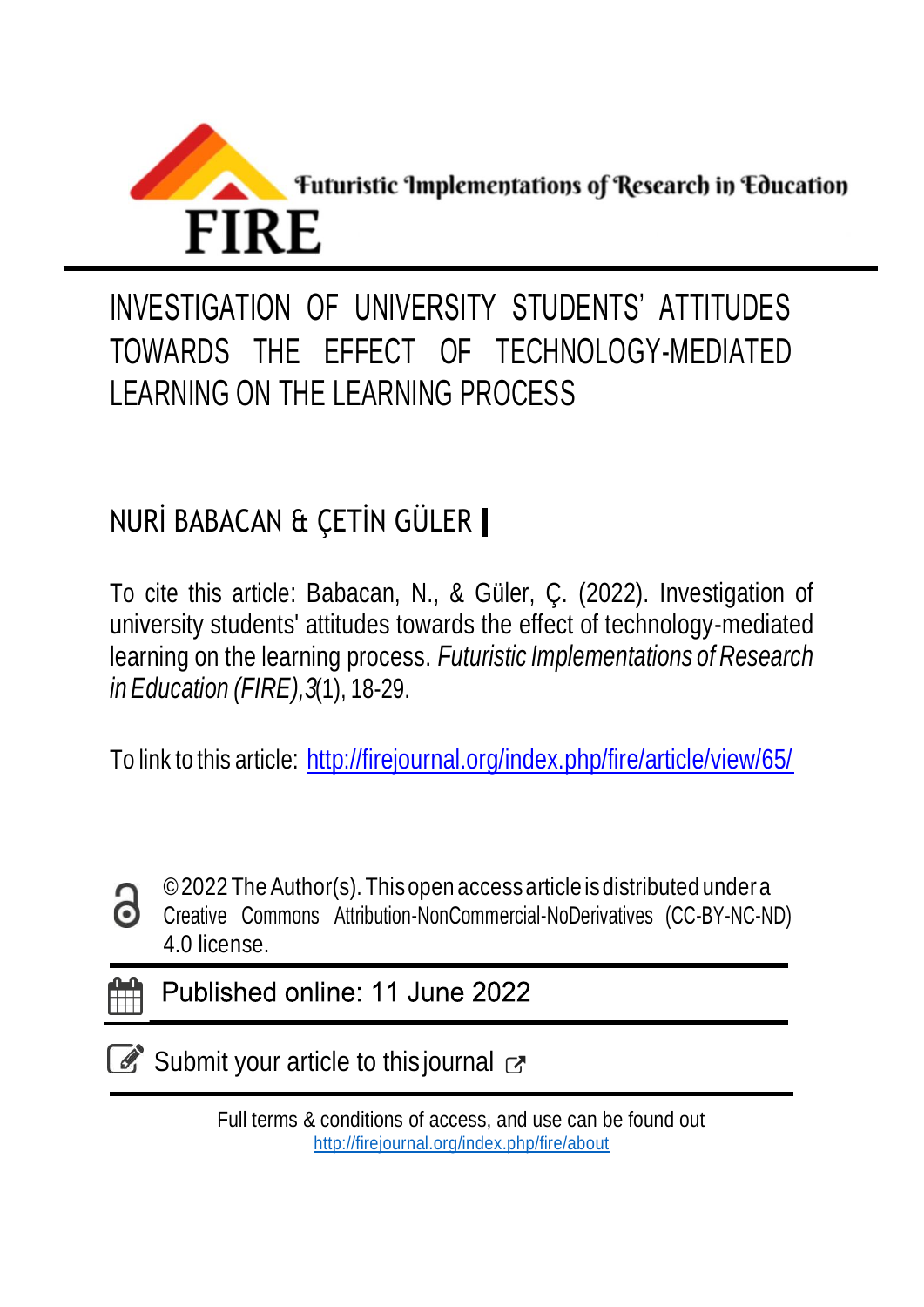Received: 30 April 2022 Accepted: 1 June 2022 Published: 11 June 2022

\*Corresponding author: Nuri Babacan Ministry of National Education, Van, Turkey E-mail: nuribabacan3392@gmail.com

Additional information is available at the end of the article.

# PROFESSIONAL EDUCATION AND TRAINING | RESEARCH ARTICLE Investigation of university students' attitudes towards the effect of technology-mediated learning on the learning process

Nuri Babacan\* & Çetin Güler

Abstract: The use of technology has become inevitable in the education field and its importance has been felt in higher education as well. This study aims to investigate university students' attitudes toward the effect of Technology-Mediated Learning (TML) on the learning process. This study was carried out with 227 students studying in various undergraduate departments of five different state universities in Turkey. Three of these universities are located in the eastern part of Turkey while the other two universities are in central Anatolia. As a result of the research to investigate university students' attitudes towards the effect of TML on the learning process, there was no significant difference for the gender variable. However, a significant difference was found in favor of the students who owned a computer, a significant difference was found in favor of students with an advanced level of experience with computers, and a significant difference was seen in favor of the students studying at Konya Selçuk University and Van Yüzüncü Yıl University for the variables of the universities where the students were studying.

Keywords: Technology, higher education, learning, technology-mediated learning, TML

Humanity is witnessing surprising developments in technology-based teaching and learning. With these developments, the importance of information technologies is increasing. Especially in the last decade, the use of information technologies in the education field has had a noteworthy impact (Günüç & Babacan, 2018). Universities and many educational institutions are working to develop more effective and creative educational models with instructional technologies (Pacheco, Lips, & Yoong, 2018). On the other hand, students' tendency toward technology and their demands for the use of instructional technologies in the classes make the necessity of using the technology in the classroom inevitable (Çağıltay et al., 2007).

The use of information technologies for learning purposes is becoming widespread and can be a simple computer application or a combination of multiple computer applications (Bostrom, 2009). In a meta-analysis study on the effects of computer use in education, it was concluded that the use of technology improves learning outcomes in the majority of research (Kovalchick & Dawson, 2004; Raja & Nagasubramani, 2018). In support of this statement, Günüç & Babacan (2017), stated that the use of information and communication technologies such as interactive boards, tablet PCs, smartphones, the internet, and computers in education, increased class participation and made the lessons more efficient and fun. In addition, the use of technology in education not only increases students' learning speed but also addresses different learning styles by reducing the cost of education.

Technology-Mediated Learning, which is one of the studies on the use of technology in education, is an environment in which the interaction of learners with their learning materials, peers, and/or teachers is realized through information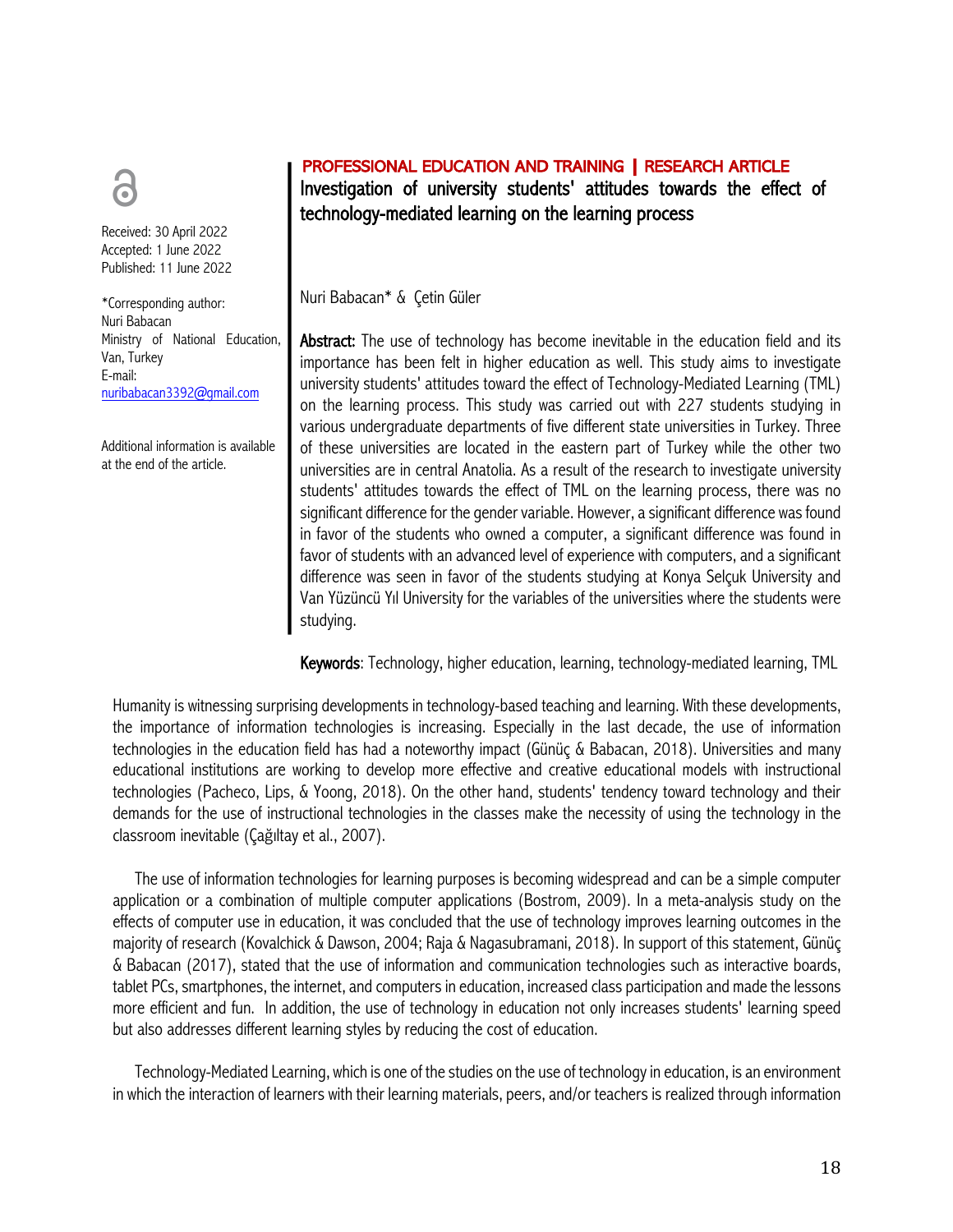

technologies (Owusu-Agyeman & Larbi-Siaw, 2018). Technology-Mediated Learning has become popular in higher education. Many researchers (Bernacki, Greene, & Crompton, 2020; Cloete, 2017; Raja & Nagasubramani, 2018; Scherer, Siddiq, & Tondeur, 2019; Wells, 2019) have studied the use of information and communication technologies in education and individuals' attitudes towards it (Kozikoğlu & Babacan, 2019; Njiku, Maniraho, & Mutarutinya, 2019; Özdemir, 2017; Yurdagül & Öz, 2018). Çağıltay et al. (2007) stated that the use of instructional technologies among the students is widespread and as a result of a study he did with university students, it was found that the students expect the instructors to use the new technologies in the courses. In addition to all these findings, private and public institutions make technological investments to make education processes more effective and efficient. All these findings and investments have led to the need to investigate how to evaluate the effects of TML (Wang, Zhang, Du, & Wang, 2018).

In the related literature review, it was observed that the studies on TML were handled from various perspectives. In some studies, (Hu & Hui, 2012; Piccoli, Ahmad, & Ives, 2001; Workman, 2004) the learning outcomes provided by learning through technology, in some studies (H.-J. Chen, 2012; Klobas & McGill, 2010; Lin & Wang, 2012; McGill & Hobbs, 2008; McGill & Klobas, 2009; Muis, Ranellucci, Trevors, & Duffy, 2015) the perspectives of learners about learning through technology, in some studies the learner's commitment to learning through technology are discussed (Cocea & Weibelzahl, 2011; Henrie, Halverson, & Graham, 2015; Hu & Hui, 2012). Wang et al. (2018) developed a scale to investigate the effects of technology-mediated learning on the learning process. However, by looking at the literature review, it can be said that there are not many investigations on the attitudes of students toward TML, especially in Turkey. This study attributes to the literature by investigating the attitudes of students studying in Turkey towards TML as well as including different universities in the study at the same time.

#### 1. Aim and importance of the study

TML has become necessary in today's university education, therefore, understanding the effects of TML and evaluating its effects has been the subject of research and studies (Wang et al., 2018). In the literature review, no study on TML involving student attitudes in university education and more than one university at the same time was found. In this context, this study was carried out to reveal the attitudes of university students in Turkey towards the effects of technology-mediated learning on the learning process according to some variables. In addition, the Scale of the Effects of TML on Learning Process developed by Wang et al. (2018) is adapted to Turkish and contributed to the Turkish literature. This study aims to examine the effects of technology and teaching, which has become widespread in universities, on students' learning process. For this purpose, the following questions were sought with the participation of university students studying in different branches.

1-What is the attitude of university students toward the effect of Technology-Mediated Learning on the learning process?

2-Do the students' attitudes towards the effect of Technology-Mediated Learning on the learning process vary according to:

a.gender? b.computer ownership? c.level of experience with computers? d.university that the participants attending?

# 2. Method

#### 2.1 Research model

In this research, a descriptive survey model was used.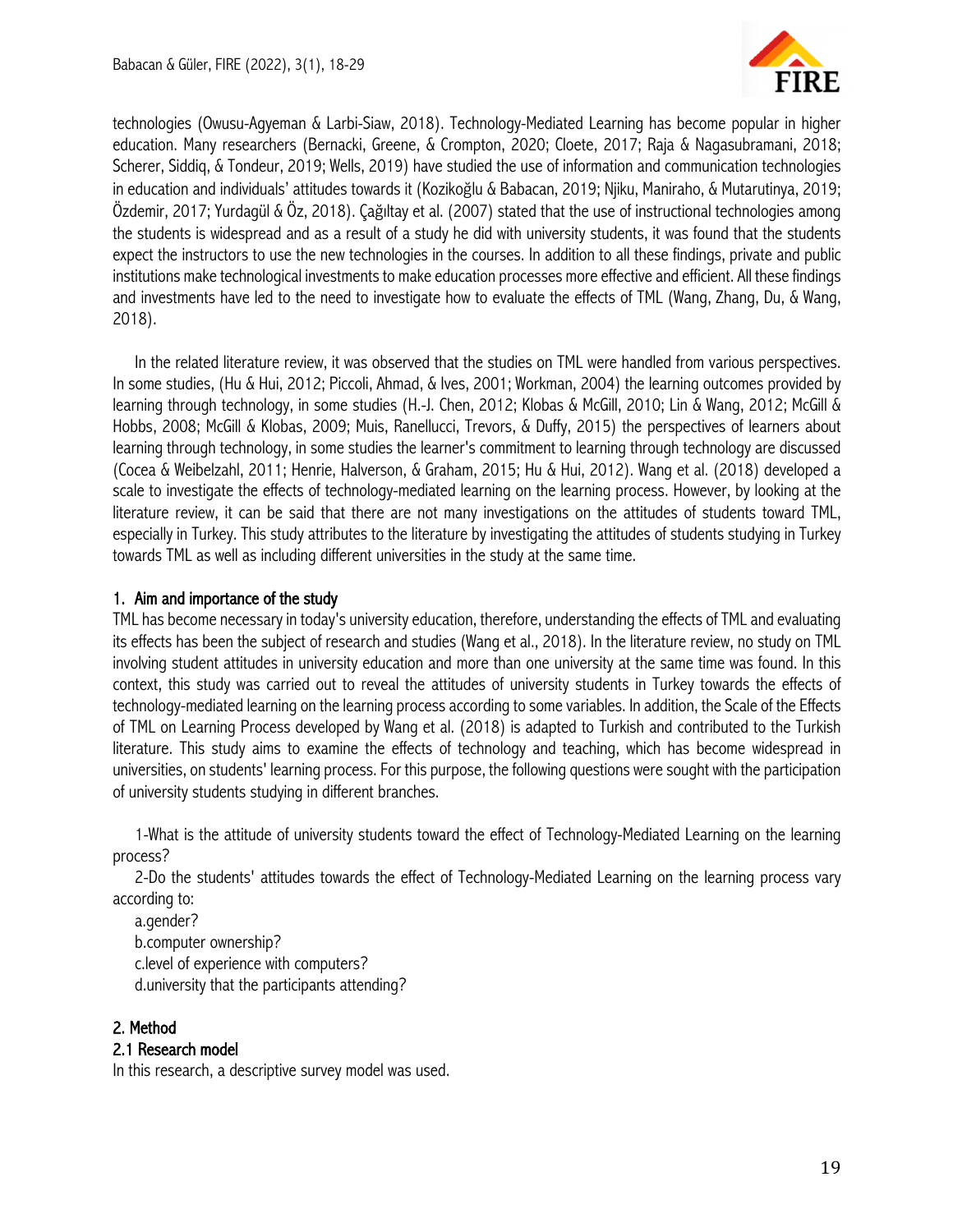

### 2.2 Study group

The participants of the study consisted of 227 students from five different state universities during the fall term 2019- 2020 education year. For this study, the researcher tried to access as many universities and students as possible to achieve realistic statistical data. The personal characteristics of the participants are presented in Table 1.

| Personal Characteristics | Category              | Number (N) | Percent (%) |
|--------------------------|-----------------------|------------|-------------|
| Gender                   | Male                  | 100        | 44.1        |
|                          | Female                | 127        | 55.9        |
|                          | Ağrı İbrahim Çeçen U. | 40         | 17.6        |
|                          | Ankara Hacettepe U    | 40         | 17.6        |
| University               | Konya Selçuk U.       | 49         | 21.6        |
|                          | Van Yüzüncü Yıl U.    | 48         | 21.1        |
|                          | Erzurum Atatürk U.    | 50         | 22          |
| Computer Ownership       | Yes                   | 123        | 54.2        |
|                          | No                    | 104        | 45.8        |
| Level of experience with | Beginner              | 47         | 20.7        |
| Computer                 | Intermediate          | 139        | 61.2        |
|                          | Advanced              | 41         | 18.1        |

Table 1. Some descriptive statistics of the university students

According to Table 1, 100 (44.1%) of the students participating in the study were male and 127 (55.9%) were female. 40 (17.6%) of the students who participated in the research were from Ağrı İbrahim Çeçen University, 40 (17.6%) of them were from Ankara Hacettepe University, 49 (21.6%) of them from Konya Selçuk University, 48 (21%) of them from Van Yüzüncü Yıl University and 50 (22%) of them from Erzurum Atatürk University. In addition, 123 (54.2%) of the participants had a computer while 104 (45.8%) did not have a computer. On the other hand, 47 (20.7%) of the students who participated in the research were beginners, 139 (61.2%) of them were intermediate level and 41 (18.1%) of them had an advanced level of experience with a computer.

# 2.3 Data collection tools and data collection process

In this research, personal information form, and "The Effects of Technology-Mediated Learning on Learning Process" scale developed by Wang et al. (2018) were used to collect data. The personal information form was used to collect information about the university, age, gender, computer ownership, and level of experience with the computer of the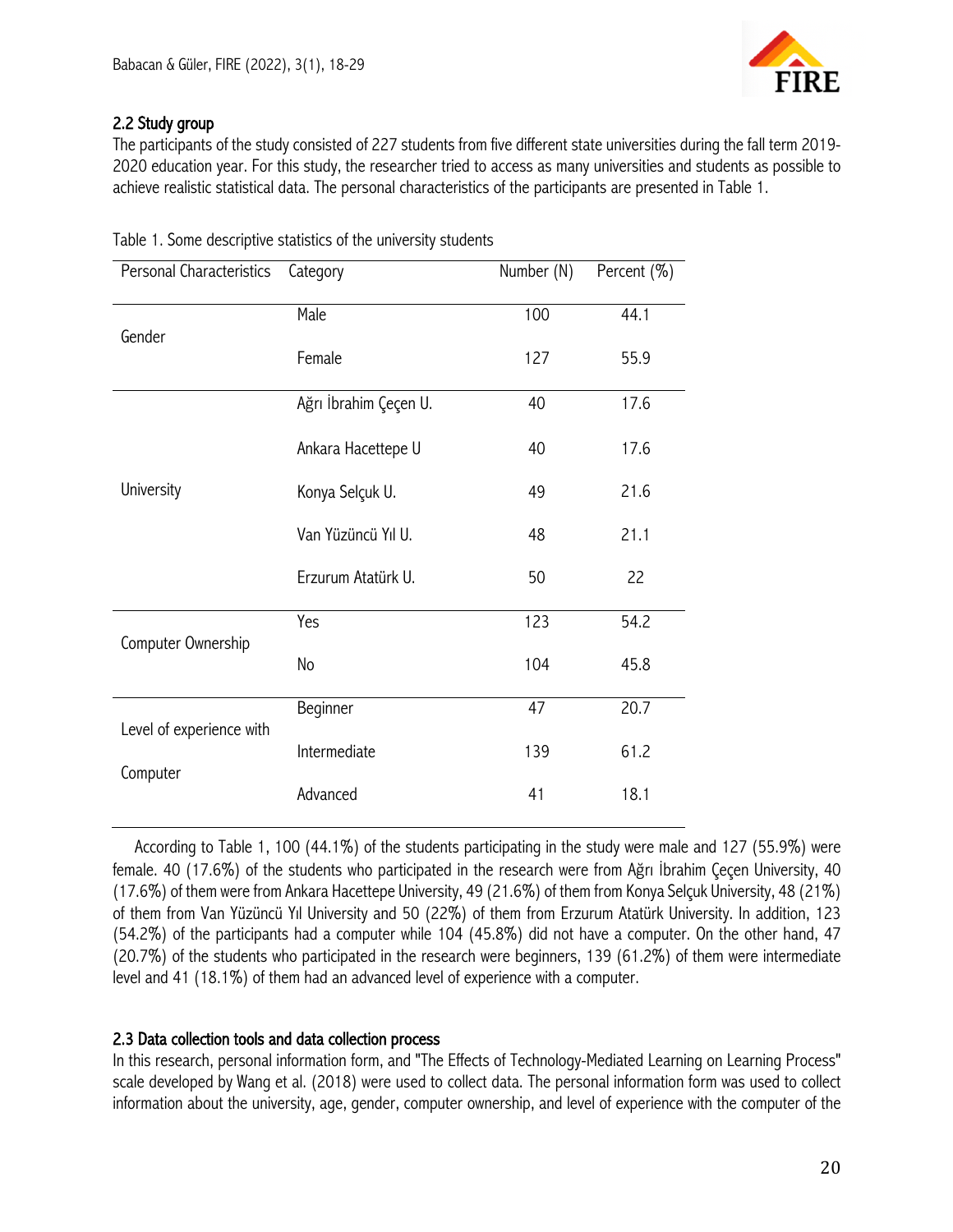

participants. In the literature review conducted to examine the effects of TML on students' learning process, a Turkish scale that serves this purpose was not found. Accordingly, it was decided to use the scale 'The effects of TML on learning Process' developed by Wang et al. (2018). The Scale consists of a total of 30 items and 8 sub-dimensions; Gaining Attention 4 items, Informing Learners of the Objective 4 items, Presenting Stimulus Materials 4 items, Recalling Prior Knowledge 3 items, Providing Learning Guidance 4 items, Eliciting Performance 3 items, Getting Feedback from Others 4 items, Getting Self-Feedback 4 items. The scale was composed of a 7-point Likert type. The process of adapting the scale to Turkish is presented below.

Adaptation Studies The procedures performed within the scope of adaptation of "The Scale of the Effects of TML on Learning Process" to Turkish were as follows; translation, semantic explanations, expert panel, back translation, pilot application, obtaining the latest version, data collection, validity and reliability studies of the collected data and documentation.

Since the scale was not in Turkish, it was first translated into Turkish by two English teachers whose mother tongues were Turkish. As a result of the first translation study, translation was evaluated by a total of 3 people, an academician who is an expert in the field and two English teachers who have a master's degree in the Department of Computer and Instructional Technologies. This translation was agreed upon and then translated back to English by 2 other experts. As a result of this process, the translation was found to be compatible with the source language and minor changes were made in a way that did not affect the meaning in order to adapt the scale in a semantic sense. The translated version of the scale was examined with a group of 20 students and a pilot study was conducted to determine whether each item had the same meaning for each student.

As a result of the experience obtained from the pilot implementation of the scale and the previous studies of the researchers, it was decided that it would be more beneficial to have a 5-point Likert type instead of a 7-point Likert type. Thus, the scale was obtained as a 5-Likert type and 30 items.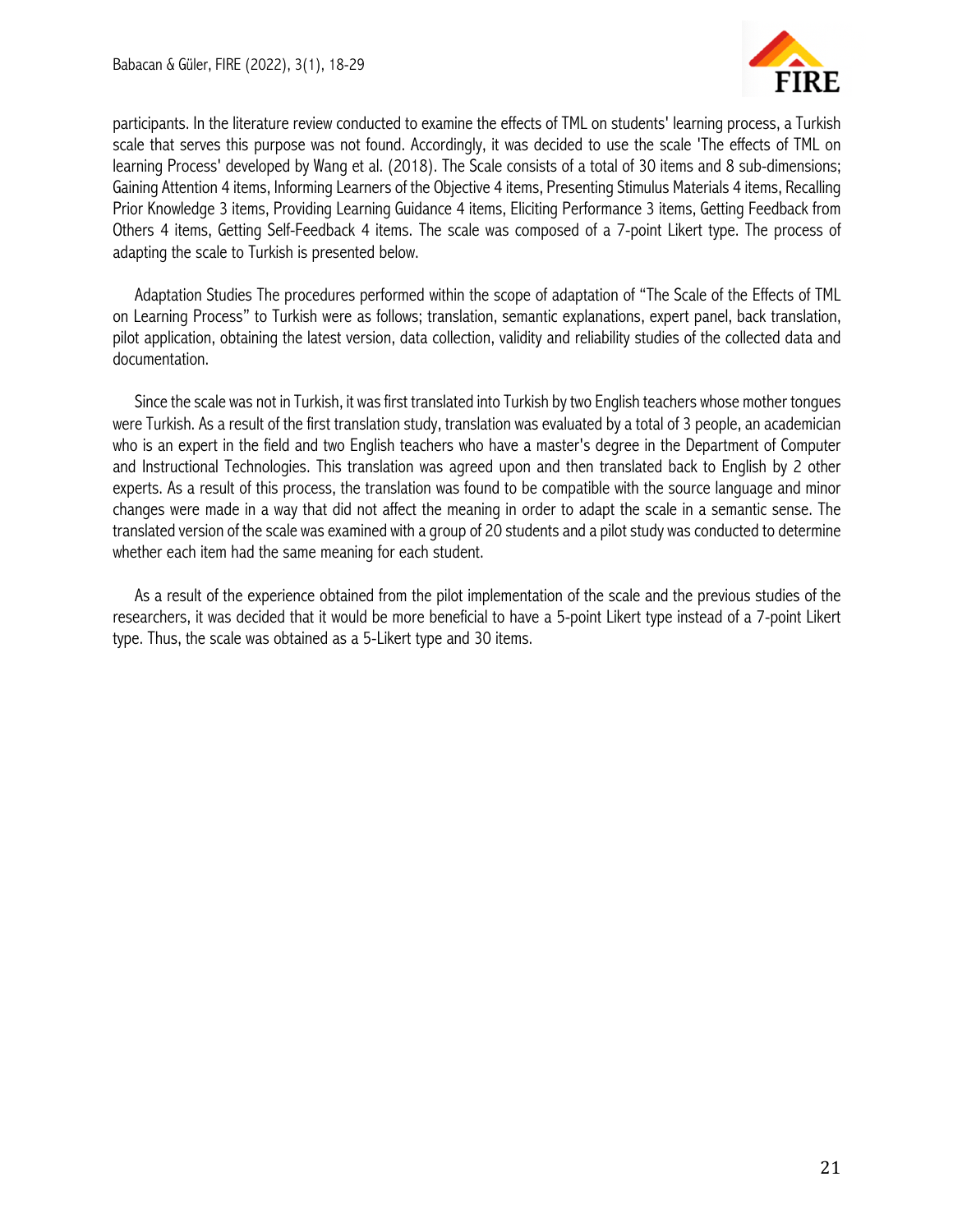



Figure 1. Confirmatory factor analysis diagram

As a result of the analysis of the item analyses, it was seen that the items of the scale were sufficiently adapted. Validity Study of the Scale. In the validity study of the scale, confirmatory factor analysis was performed using AMOS software. The values of the confirmatory factor analysis are given in Table 2 and the diagram of the model is given in Figure 1.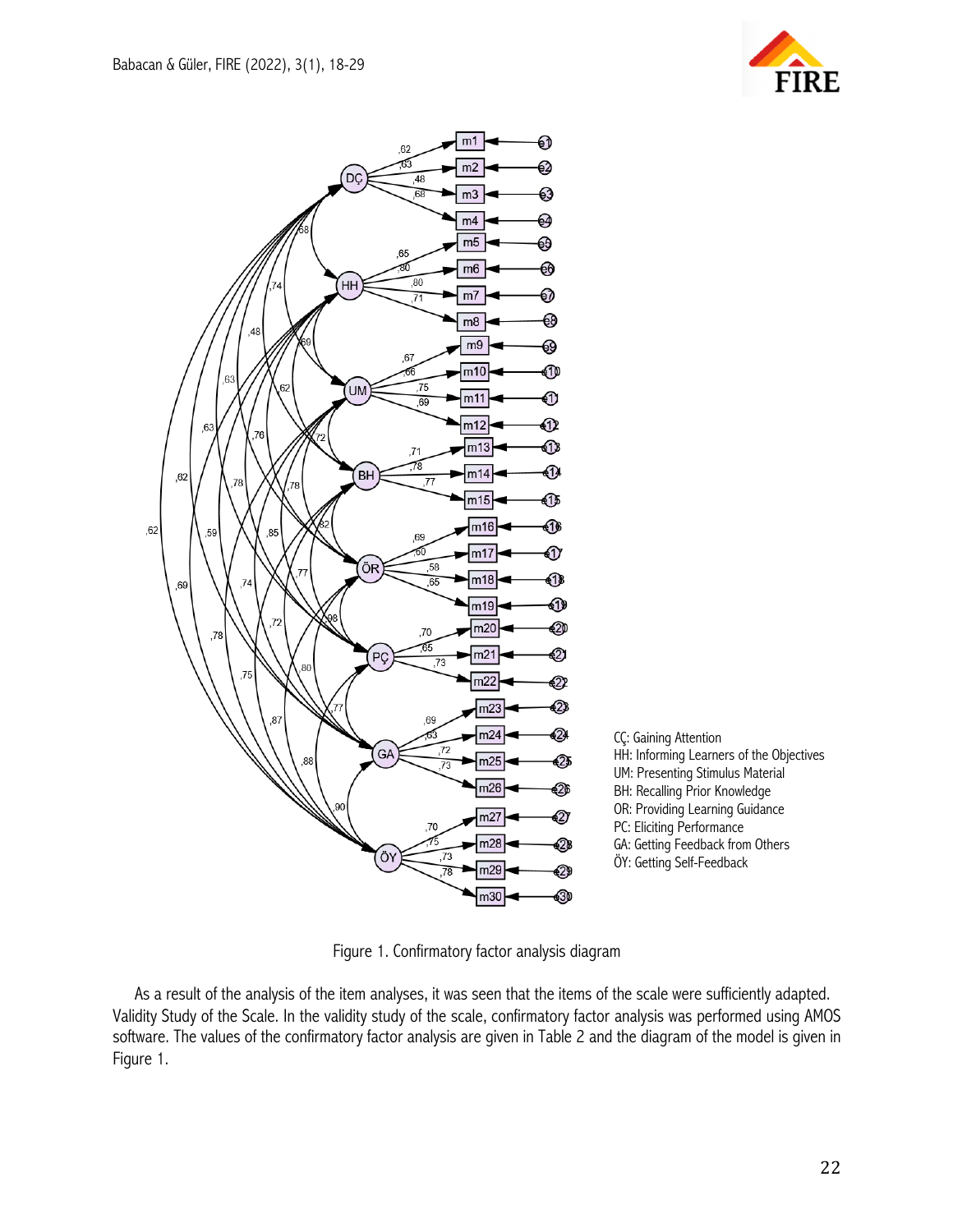| Table 2. Confirmatory factor analysis compliance indexes |  |  |
|----------------------------------------------------------|--|--|
|                                                          |  |  |

| Compliance Indexes | Values  |
|--------------------|---------|
| $X^2$              | 583,697 |
| df                 | 377     |
| $X^2$ /sd          | 1,548   |
| GFI                | ,857    |
| IFI                | ,934    |
| <b>CFI</b>         | ,932    |
| <b>RMSEA</b>       | ,049    |

As it is seen on table 2,  $X^2$ /sd = 1,548 < 5, 0,85 < GFI = 0,857, 0,90  $\leq$  IFI = 0,934, 0,90  $\leq$  CFI = 0,932,  $RMSEA = 0,049 < 0,08$  according to the values, the model shows a high level of fit to the data.

# 2.3.1 Reliability of the scale

The Cronbach's Alpha reliability coefficient was reported as .80 (Wang et al, 2018), a Cronbach's Alpha reliability analysis was also conducted for the current study after CFA and the coefficient was found to be .93.

# 3. Findings

#### 3.1 Findings of the first sub-problem

Some descriptive statistics of the first sub-problem of the study, which are calculated from the answers given by the university students to the "What is the attitude of university students towards the effect of TML on learning process" question, are given in Table 3:

Table 3. Mean and standard deviation values calculated according to university students' responses to the scale

| Scale                               |      |      |
|-------------------------------------|------|------|
| Gaining attention                   | 3,32 | 0,86 |
| Informing learners of the objective | 3,47 | 0,91 |
| Presenting stimulus materials       | 3,68 | 0,81 |
| Recalling prior knowledge           | 3,72 | 0,88 |
| Providing learning guidance         | 3,54 | 0,79 |
| Eliciting performance               | 3,59 | 0,83 |
| Getting feedback from others        | 3,55 | 0,85 |
| Getting self-feedback               | 3,62 | 0,84 |
| Total                               | 3,56 | 0,66 |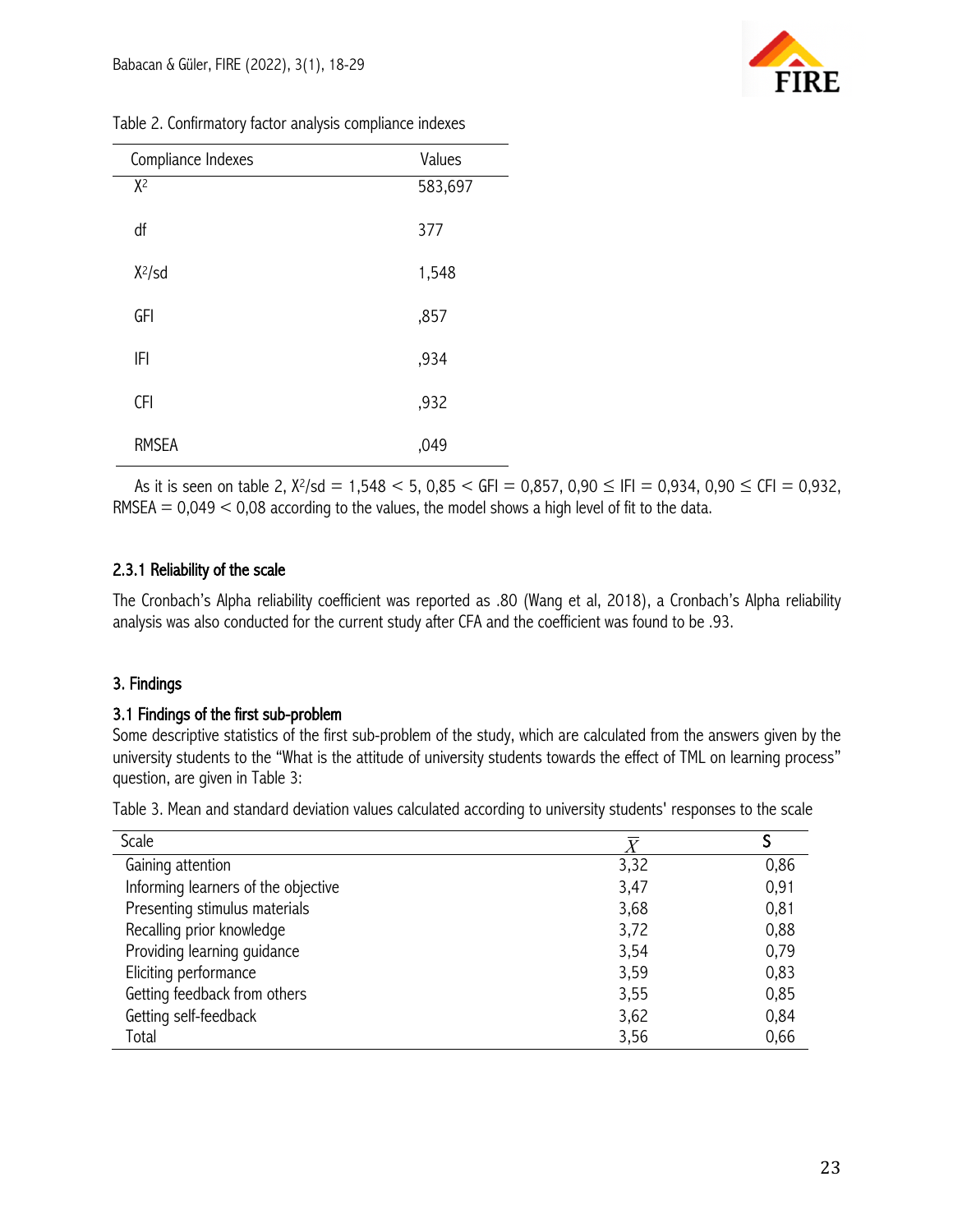

When Table 3 is examined, it is seen that the attitudes of university students towards the effect of TML on the learning process are positive in gaining attention (=  $\bar{X}$ =3.32), informing learners of the objective (  $\bar{X}$ =3.47), presenting stimulus material (  $\overline{X}$  =3.68), recalling prior knowledge (  $\overline{X}$  =3.72), providing learning guidance (  $\overline{X}$ =3.54), eliciting performance (  $\overline{X}$  =3.59), getting feedback from others (  $\overline{X}$  =3.55) and getting self-feedback (  $\overline{X}$ =3.62). When the total average of the scale is considered, it is understood that students' attitudes towards the effect of TML on the learning process are positive.

#### 3.2 Findings of the second sub-problem

Independent sample T-test was applied to find the answer to the second sub-problem of the research "Do the attitudes of university students towards the effect of Technology-Mediated Learning on the learning process change according to gender?". The results of the test are given in Table 4.

Table 4. Independent sample T-test results according to the gender of attitudes of university students towards the effects of TML on the learning process

|        |                | Number    | $\overline{\mathbf{v}}$ | SD           | đt  |        |      |
|--------|----------------|-----------|-------------------------|--------------|-----|--------|------|
| Gender | Male<br>Female | 00<br>-27 | 3.54<br>3.57            | 0.70<br>0.64 | 225 | $-.32$ | .225 |

According to Table 4, attitude scores of university students towards the effect of TML on learning process do not differ significantly by gender (t  $(225) = -0.32$ , p $>0.05$ ).

#### 3.3 Findings of the third sub-problem

Independent sample T-test was applied to find answers to the third sub-problem of the research" Do the attitudes of university students towards the effect of Technology-Mediated Learning on the learning process change according to their computer ownership?". The data obtained from the test are given in Table 5.

Table 5. Independent sample T-test results of university students' attitudes towards TML according to their computer ownership

| Variable           |     | Number | $\overline{Y}$ | SD   | df                |      |
|--------------------|-----|--------|----------------|------|-------------------|------|
| Computer ownership | Yes | 123    | 3.52           |      | $0.62$ 225 - 1,16 | .047 |
|                    | No  | 104    | 3.61           | 0.71 |                   |      |

According to Table 5, the attitude scores of university students towards the effect of TML on the learning process show a significant difference in favor of students who are computer owners (t  $_{(225)} = -0.321$ , p <.05).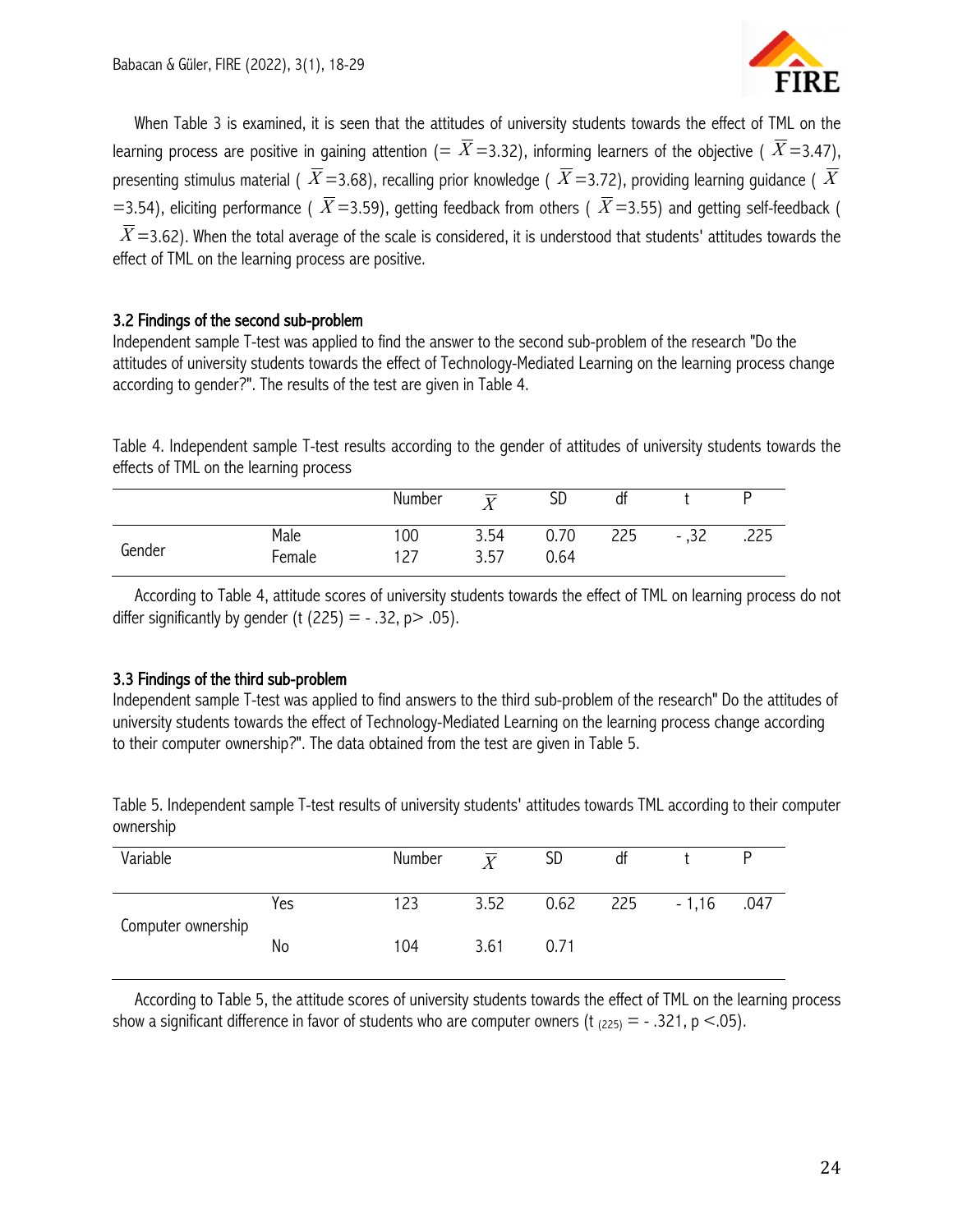

# 3.4 Findings of the fourth sub-problem

ANOVA test was applied to find answers to" Do university students' attitudes towards the effect of Technology-Mediated Learning on learning process change according to their level of experience with computers?" which is the fourth sub-problem of the study. The data obtained from the test are given in Table 6.

Table 6. ANOVA test results of university students' attitudes towards the effects of TML on the learning process according to the level of experience with computer

| <b>Descriptive Statistics</b>           |     |                |      | <b>ANOVA Results</b> |         |              |       |       |                 |
|-----------------------------------------|-----|----------------|------|----------------------|---------|--------------|-------|-------|-----------------|
| Level of<br>experience<br>with computer | No  | $\overline{Y}$ | SD   | Variance Source      | K.T     | df           | K.O   | F     | Difference<br>p |
| Beginner                                | 47  | 3.54           | 0.68 | Between Groups       | 5.065   | $\mathsf{S}$ | 1.532 | 3.495 | .032<br>Adv>Int |
| Intermediate                            | 139 | 3.49           | 0.63 | Within Groups        | 98.202  | 224          | .438  |       |                 |
| Advanced                                | 41  | 3.80           | 0.71 | Total                | 101.267 | 226          |       |       |                 |

According to Table 6, a significant difference was found in the attitudes of university students towards the effect of TML on the learning process according to their experience in using computers (F  $_{(2, 224)} = 3,495$ , p <.05). In order to determine the source of the significant difference, multiple comparison tests were conducted between the students with an advanced level of experience (  $\overline{X}$  =3,80) and the students with an intermediate level of experience (  $\overline{X}$  $=$  3,49), a significant difference was found in favor of the students with an advanced level of experience. This finding reveals that the attitudes of students with advanced experience to the effect of TML on the learning process are higher than those with intermediate experience. The effect size value indicating the ratio of the variance explained by the dependent and independent variables was found to be η2=,030. This result showed that computer experience had a low effect on students' attitudes towards the effect of TML on the learning process.

#### 3.5 Findings of the fifth sub-problem

ANOVA test was applied to find answers to the fifth sub-problem "Do the attitudes of university students towards the effect of Technology-Mediated Learning on the learning process change according to the universities they study?". The data obtained from the test are given in Table 7.

Table 7. ANOVA test results of university students' attitudes towards the effects of TML on the learning process according to the universities they study

| <b>Descriptive Statistics</b> |    |                |           | <b>ANOVA Results</b>  |     |    |     |       |   |            |
|-------------------------------|----|----------------|-----------|-----------------------|-----|----|-----|-------|---|------------|
| University                    | No | $\overline{Y}$ | <b>SD</b> | Variances<br>Resource | K.T | df | K.O | i Hil | D | Difference |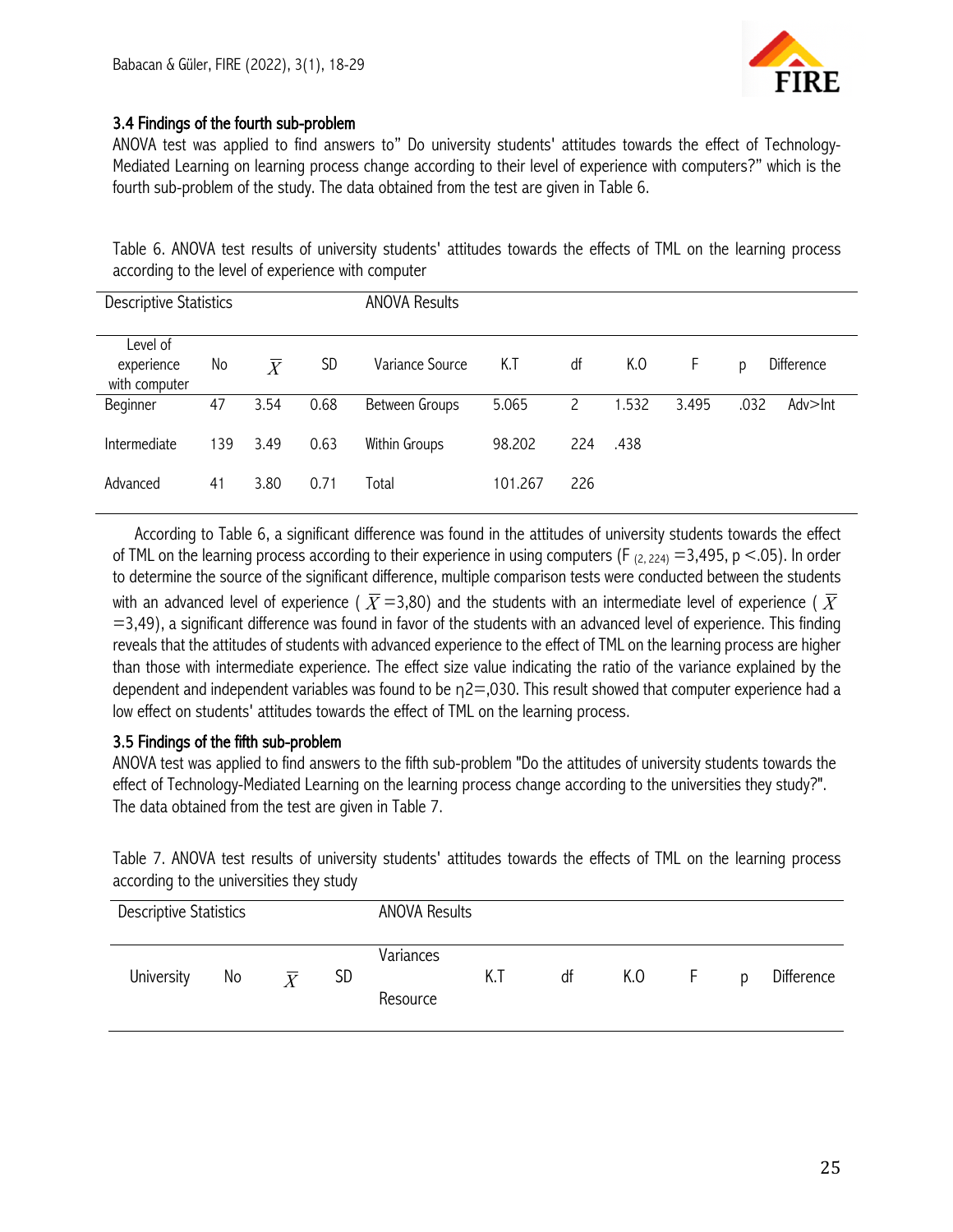

| ICU       | 40 |      |                    | 3.85 0.74 Between       | 5.304   | $\overline{4}$ | 1.326 3.068 .017 SU>ICU |         |
|-----------|----|------|--------------------|-------------------------|---------|----------------|-------------------------|---------|
| HU        | 40 |      |                    | 3.52 0.64 groups 95.962 |         | 222 .432       |                         | YYU>ICU |
| <b>SU</b> | 49 |      | 3.42  0.58  Within |                         | 101.267 | 226            |                         |         |
| YYU       | 48 |      |                    | 3.43  0.73  groups      |         |                |                         |         |
| <b>AU</b> | 50 | 3.61 | 0.57               | Total                   |         |                |                         |         |

ICU: Ağrı İbrahim Çeçen University HU: Ankara Hacettepe University SU: Konya Selçuk University YYU: Van Yüzüncü Yıl University AU: Erzurum Atatürk University

According to Table 7, a significant difference was found in the attitudes of university students towards the effect of TML on the learning process according to the universities they studied (F  $_{(2, 222)}$  =3,068, p <.05). As a result of multiple comparison tests to determine the source of significant difference; There was a significant difference between Konya Selçuk University (  $\overline{X}$  =3,42) and Ağrı İbrahim Çeçen University (  $\overline{X}$  =3,85) in favor of Konya Selçuk University, and between Van Yüzüncü Yıl University (  $\overline{X}$  =3,43) and Ağrı İbrahim Çeçen University (  $\overline{X}$  =3,85) in favour of Van Yüzüncü Yıl University. This result reveals that the attitudes of Van Yüzüncü Yıl University and Konya Selçuk University students toward the effect of TML on the learning process are higher than that of Ağrı İbrahim Çeçen University students. The effect size value indicating the ratio of the variance explained by the dependent and independent variables was found to be  $n=2052$ . This result showed that the university variable had a moderate effect on students' attitudes towards the effect of TML on the learning process.

#### 4. Discussion, conclusion, and suggestions

In this study, it has been investigated whether the attitudes of university students towards the effects of TML on the learning process vary according to various variables. In the light of the findings, no significant difference was found in the attitudes of university students towards the effect of TML on the learning process according to the gender of the students. On the other hand, it was found that there was a significant difference in students' attitudes according to their computer ownership, level of experience with computers, and universities.

Various results have been obtained in studies investigating gender variables. In the literature, there are studies indicating that the gender variable does not cause a significant difference (Cavas, Cavas, Karaoglan, &Kisla, 2009; Peterson, 2006). Cavas et al. (2009) and Peterson (2006) suggested that the reason for this would be that males and females have the same ICT perception. There are also studies with a significant difference in favor of males (Y.- F. Chen & Peng, 2008; Jackson et al., 2008; Jang & Tsai, 2013). Jang and Tsai (2013) states that the reason for the difference between male and female is that males spend more time with computers outside the school. These results indicate that different results have been obtained in terms of gender variables. For the current study, it can be said that the differences may be due to the reasons of sample or participants' characteristics, the number of participants and/or gender distribution.

The significant difference found in the computer ownership variable is in favor of the students who own a computer. In support of this paper's result, Roussos (2007) stated that having a computer had a significant effect on students' attitudes towards technology. In the literature, there are studies indicating that computer ownership does not affect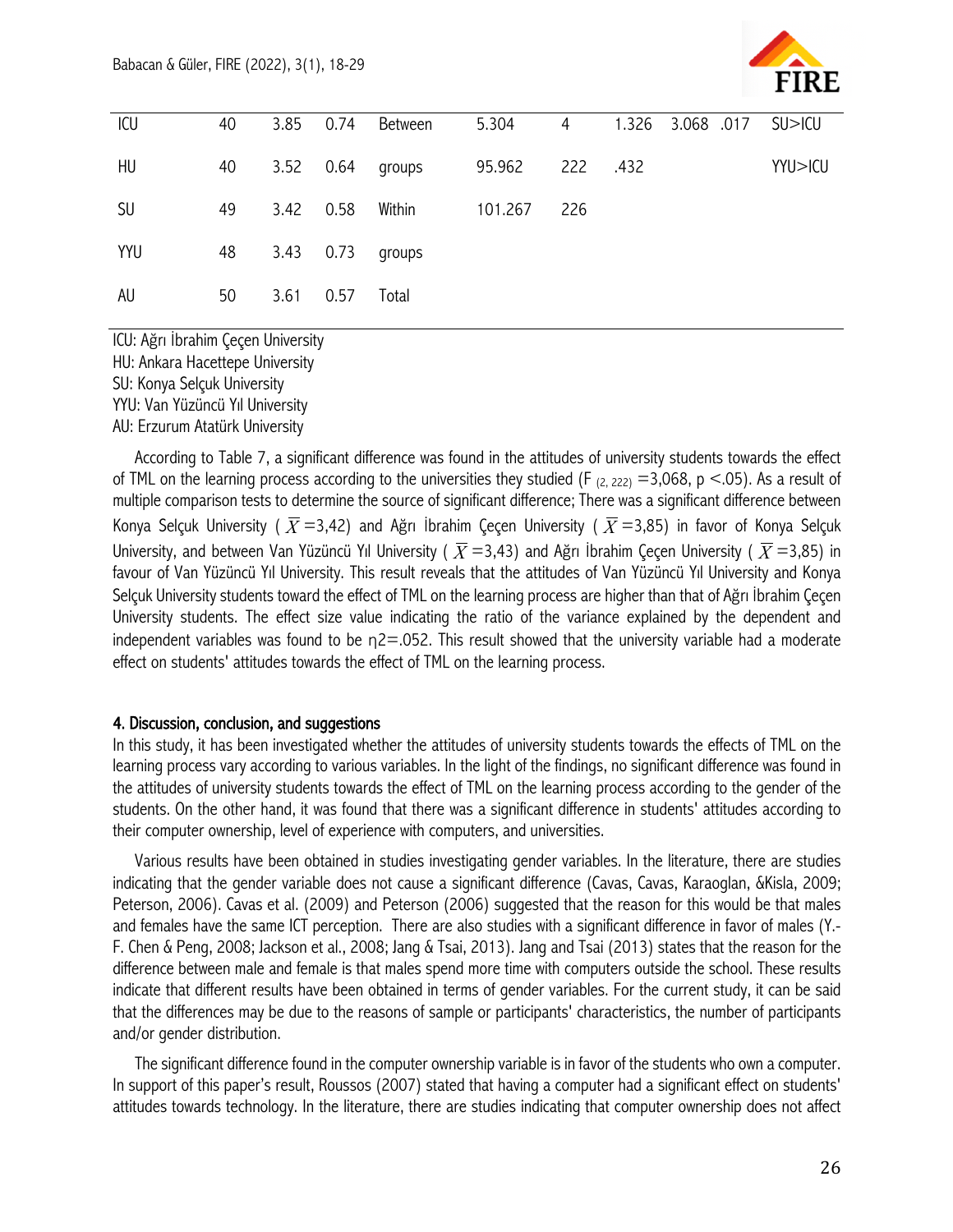

the attitude towards technology (Oz, Demirezen, & Pourfeiz, 2015). It can be said that the differences in the research results in the literature may be due to the efficiency of the technologies used by the participants and/or the purposes of using the technology.

The difference according to the students' level of experience with computers was in favor of the students with an advanced level of experience with a computer. Similar results have been obtained from a study by Oz et al. (2015). In addition, Varank (2006) stated in his study that as the level of experience with computers increased, attitude towards technology progressed positively. Based on these results, it can be said that students with an advanced level of experience with a computer have an attitude that technology makes positive contributions to learning processes.

Based on the results of this research, it was seen that the attitudes of university students towards the effect of TML on the learning process differed from the universities they studied. The difference was in favor of the students of Van Yüzüncü Yıl University and Konya Selçuk University. This difference may be because technology is used more in the courses in these universities. Or it may be caused by the differences in the fields of students studying in these universities, and accordingly, the methods of teaching vary depending on their fields.

In this research, 227 students studying at undergraduate departments of 5 different universities were studied. The limitations of this study are that only 5 universities have been studied. In addition, two of these universities are located in the Central Anatolia Region and three of them are located in the Eastern Anatolia Region. Considering the fact that these universities are located in similar geographical - cultural regions, it may be suggested to include different regions in future studies. On the other hand, the relationship between students' attitudes towards the effect of TML on the learning process and the fields they study can be studied. In addition, students' attitudes can be compared with their study time on the computer. Besides, the relationship between students' attitudes towards the effect of TML on the learning process and students' attitudes towards technology can be examined.

# 5. Disclosure of Conflict

The authors declare that they have no conflicts of interest.

#### Author Details

Nuri Babacan **Zetin Güler** Cetin Güler E-mail: nuribabacan3392@gmail.com Van Yuzuncu Yil University ORCID: https://orcid.org/0000-0003-3888-2283 E-mail: cetin.guler@gmail.com

Ministry of National Education, Van, Turkey **Computer Education and Instructional Technology Department** ORCID: https://orcid.org/0000-0001-6118-9693

# **References**

- Bernacki, M. L., Greene, J. A., and Crompton, H. (2020). Mobile technology, learning, and achievement: Advances in understanding and measuring the role of mobile technology in education. Contemporary Educational Psychology, 60, 101827.
- Bostrom, R. P. (2009). Technology-mediated learning: A comprehensive theoretical model. *Journal of the Association* for Information Systems, 10(9), 1.
- Cavas, B., Cavas, P., Karaoglan, B., and Kisla, T. (2009). A Study on Science Teachers' Attitudes toward information and communications technologies in education. Online Submission, 8(2).
- Chen, H.-J. (2012). Clarifying the empirical connection of new entrants'e-learning systems use to their job adaptation and their use patterns under the collective–individual training environment. Computers & Education, 58(1), 321-337.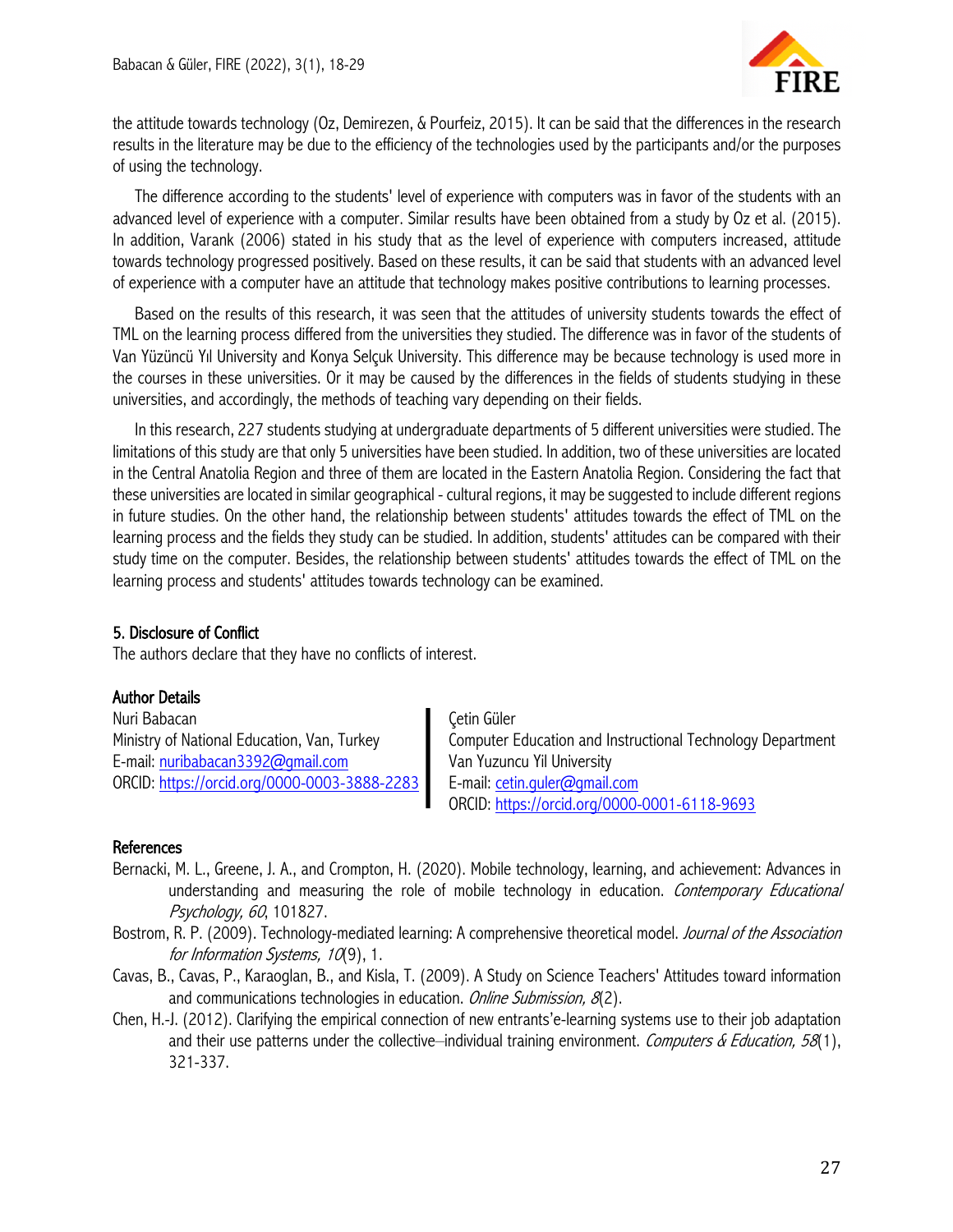

- Chen, Y.-F., and Peng, S. S. (2008). University students' Internet use and its relationships with academic performance, interpersonal relationships, psychosocial adjustment, and self-evaluation. CyberPsychology & Behavior, <sup>11</sup>(4), 467-469.
- Cloete, A. L. (2017). Technology and education: Challenges and opportunities. HTS Theological Studies, 73(4), 1-7.

Cocea, M., and Weibelzahl, S. (2011). Disengagement detection in online learning: Validation studies and perspectives. IEEE Transactions on Learning Technologies, 4(2), 114-124.

- Çağıltay, K., Yıldırım, S., Aslan, İ., Gök, A., Gürel, G., Karakuş, T., . . . Yıldız, İ. (2007). Öğretim teknolojilerinin üniversitede kullanımına yönelik alışkanlıklar ve beklentiler: Betimleyici bir çalışma. Akademik Bili*ş*im, 7.
- Günüç, S., and Babacan, N. (2018). Technology integration in English language teaching and learning. *Positioning* English for Specific Purposes in an English Language Teaching Context, 1.
- Günüç, S., and Babacan, N. (2017). Technology integration in English language teaching and learning. *Journal of* Teaching English for Specific and Academic Purposes, 5(2), 349-358.
- Henrie, C. R., Halverson, L. R., and Graham, C. R. (2015). Measuring student engagement in technology-mediated learning: A review. Computers & Education, 90, 36-53.
- Hu, P. J.-H., and Hui, W. (2012). Examining the role of learning engagement in technology-mediated learning and its effects on learning effectiveness and satisfaction. *Decision Support Systems, 53*(4), 782-792.
- Jackson, L. A., Zhao, Y., Kolenic III, A., Fitzgerald, H. E., Harold, R., and Von Eye, A. (2008). Race, gender, and information technology use: The new digital divide. CyberPsychology & Behavior, 11(4), 437-442.
- Jang, S.-J., and Tsai, M.-F. (2013). Exploring the TPACK of Taiwanese secondary school science teachers using a new contextualized TPACK model. Australasian Journal of Educational Technology, 29(4).
- Klobas, J. E., and McGill, T. J. (2010). The role of involvement in learning management system success. Journal of Computing in Higher Education, 22(2), 114-134.
- Kovalchick, A., and Dawson, K. (2004). *Education and technology: Al* (Vol. 1): Abc-clio.
- Kozikoğlu, İ., and Babacan, N. (2019). The investigation of the relationship between Turkish EFL teachers' technological pedagogical content knowledge skills and attitudes towards technology. Journal of Language and Linguistic Studies, 15(1), 20-33.
- Lin, W.-S., and Wang, C.-H. (2012). Antecedences to continued intentions of adopting e-learning system in blended learning instruction: A contingency framework based on models of information system success and tasktechnology fit. Computers & Education, 58(1), 88-99.
- McGill, T. J., and Hobbs, V. (2008). How students and instructors using a virtual learning environment perceive the fit between technology and task. Journal of Computer Assisted Learning, 24(3), 191-202.
- McGill, T. J., and Klobas, J. E. (2009). A task–technology fit view of learning management system impact. Computers & Education, 52(2), 496-508.
- Muis, K. R., Ranellucci, J., Trevors, G., and Duffy, M. C. (2015). The effects of technology-mediated immediate feedback on kindergarten students' attitudes, emotions, engagement and learning outcomes during literacy skills development. Learning and Instruction, 38, 1-13.
- Njiku, J., Maniraho, J. F., and Mutarutinya, V. (2019). Understanding teachers' attitude towards computer technology integration in education: A review of literature. *Education and Information Technologies, 24*(5), 3041-3052.
- Owusu-Agyeman, Y., and Larbi-Siaw, O. (2018). Exploring the factors that enhance student–content interaction in a technology-mediated learning environment. Cogent Education, 5(1), 1456780.
- Oz, H., Demirezen, M., and Pourfeiz, J. (2015). Digital device ownership, computer literacy, and attitudes toward foreign and computer-assisted language learning. *Procedia-Social and Behavioral Sciences, 186*, 359-366.
- Özdemir, S. (2017). Basic technology competencies, attitude towards computer assisted education and usage of technologies in Turkish Lesson: A correlation.
- Pacheco, E., Lips, M., and Yoong, P. (2018). Transition 2.0: Digital technologies, higher education, and vision impairment. The Internet and Higher Education, 37, 1-10.